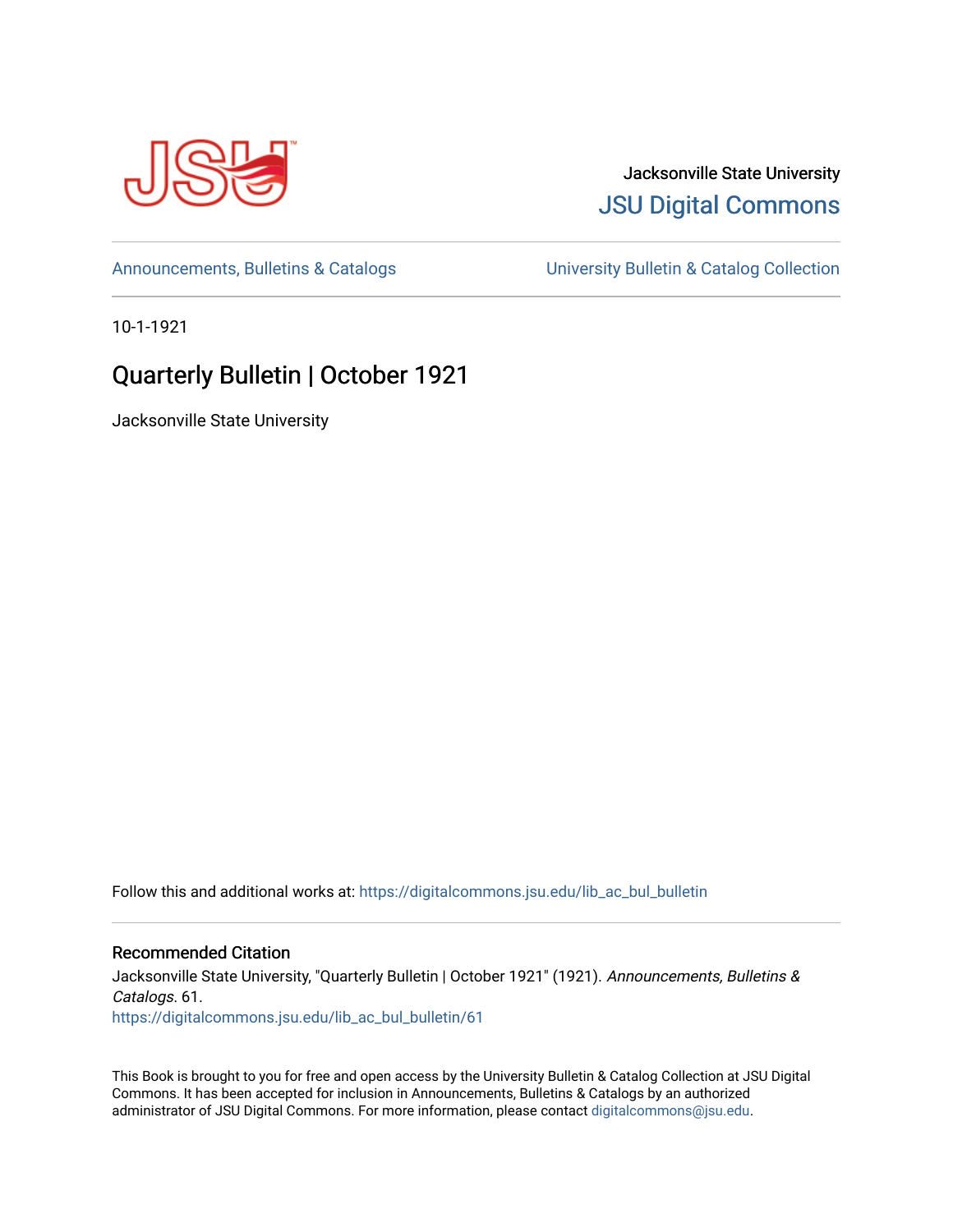# Normal School Bulletin

Published Quarterly by State Normal School.

| OCTOBER.   | DECEMBER.     | MARCH. | JUNE.            |
|------------|---------------|--------|------------------|
| Volume XV. | October, 1921 |        | Whole Number 59. |
|            |               |        |                  |

Entered as second class mail matter, August 17, 1905, at the Post Office, Jacksonville, Ala., under the act of July 16, 1904.

## MEMORIAL ADDRESS DELIVERED AT ANNISTON FOR THE GEN. WILLIAM HENRY FORNEY CHAPTER U. D. C.,

#### APRIL 26, 1919.

#### By Pres. C. W. Daugette.

This beautiful day in April which is chosen as the time when the true sons and daughters of the South shall revive the memories of her heroic dead, and place with tender hands the sweet floral offerings upon their graves, is most fittingly selected. There is harmony in it. All nature is now in bloom. The flowers give their fragrance without stint and their beauty without price from every hill and vale. The face of the earth testifies to the joy and gladness that the chilling blasts of winter are gone.

This is truly emblematical of the love and reverence we have for the men and women who saw the days of sorrow from 1860 to 1865 and left to us and succeeding generations the precious heritage of fidelity to principle, honor, and virtue. But more, it is symbolical of the joy and the gladness with which we shall ever cherish those memories of the heroes of the confederacy, and repeat their deeds of valor, patriotism and self-sacrifice to the boys and girls of each generation as surely as time completes his annual cycle.

I cannot hope to add anything to the story that was written upon the hearts of our people in crimson drops, the actors know it better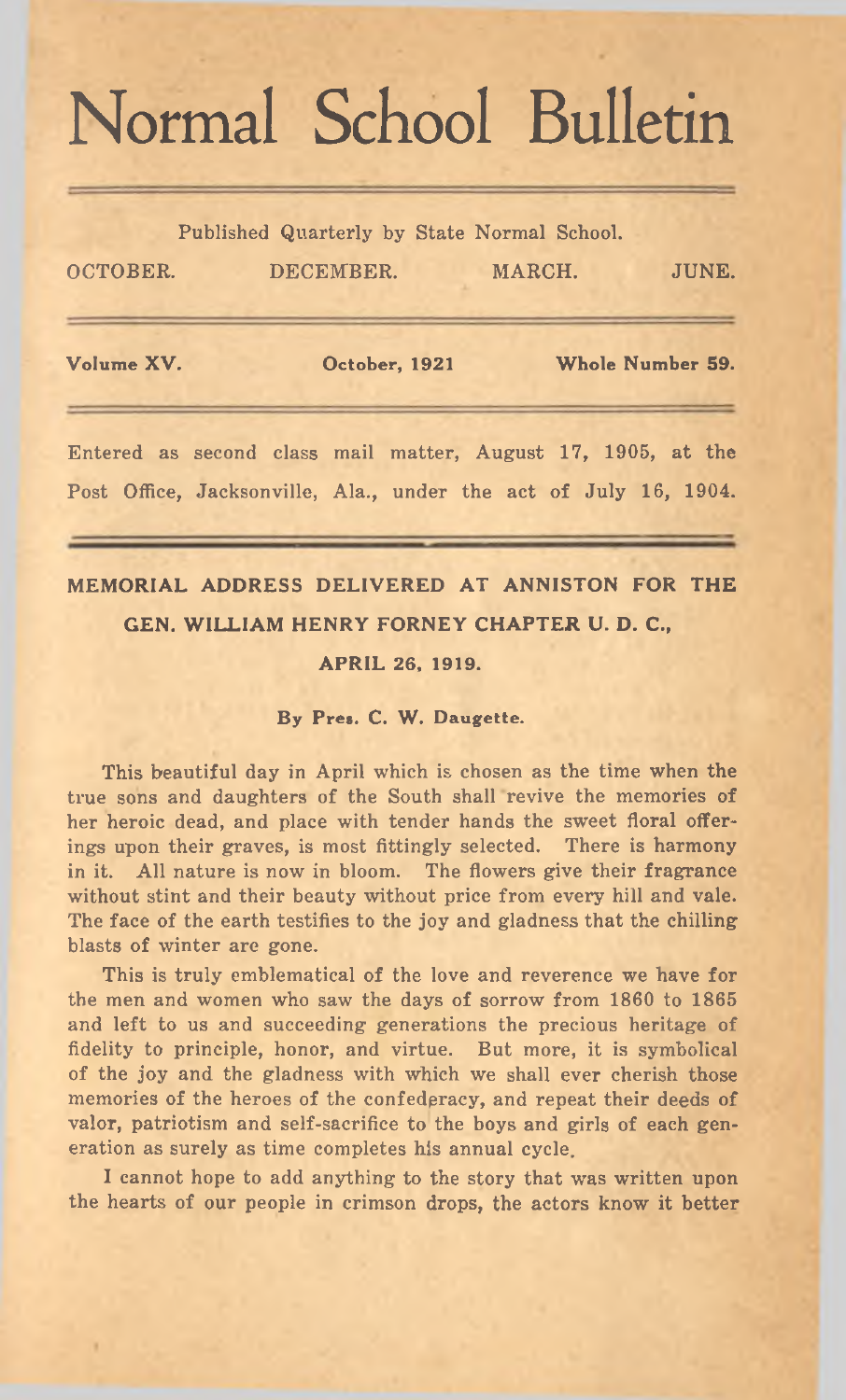than any historian can write it or any tongue can tell it, but I desire to open up the scenes just a little for the benefit of the younger people present, who find it so difficult a matter to get a correct record of them in any of our school histories. I do not want our children to feel that our parents were brigands or rebels. In 1776 a bell was rung in Philadelphia whose chimes were heard all around the world, announcing the birth of a nation. This nation was rocked in the cradle of liberty and reared in the lap of freedom.

It was weak at first, but oppression made it strong enough to resist successfully the tyranny of unjust taxation. When peace was established in 1782 by England's recognizing each and every one of her 13 colonies as sovereign free and independent states, it was found that a constitution to meet the needs of the States at home and abroad should be framed and adopted. Here arose trouble and dissension.

Many called for a strong, centralized government, while many more wanted supreme power vested and retained in the States. The result was a compromise, and this question of states' rights was left unsettled. Sad word indeed to the people of America, and bad at all times when principle is involved— the word compromise. It was to settle this question that the bloodiest war of our history was fought.

The Constitution could never have been adopted without allowing the right of secession to be retained by the States, and three, New York, Virginia and later Rhode Island, in ratifying the Constitution, expressly reserved themselves this right. In fact the principle was not seriously questioned by anybody in the early days of the Republic. A few instances from history will prove this.

Alexander Hamilton persuaded congress to double the tax on imported spirits. This enraged the people of Pennsylvania and they resisted the collection of the tax within the borders of their State by force.

When Texas first asked for admission to the Union, Massachusetts opposed it bitterly, and her legislature passed joint resolutions in 1844 protesting against it and threatening to exercise her undoubted right to secede if Texas should be admitted.

In 1904 a great exposition was held in commemoration of the hundredth anniversary of what is known as the Louisiana purchase, which embraced a great territory west of the Mississippi now divided up into twelve of our greatest states. Massachusetts did not want the Union to buy it, so her legislature passed resolutions which were sent to Congress, to the effect that they would consider the adding of the Louisiana territory to the domain of the United States just cause for exercising her right of secession.

Again, New England opposed the war of 1812, and nullified laws of Congress for raising men and money within their borders to carry on the war. This culminated in what is known as the Hartford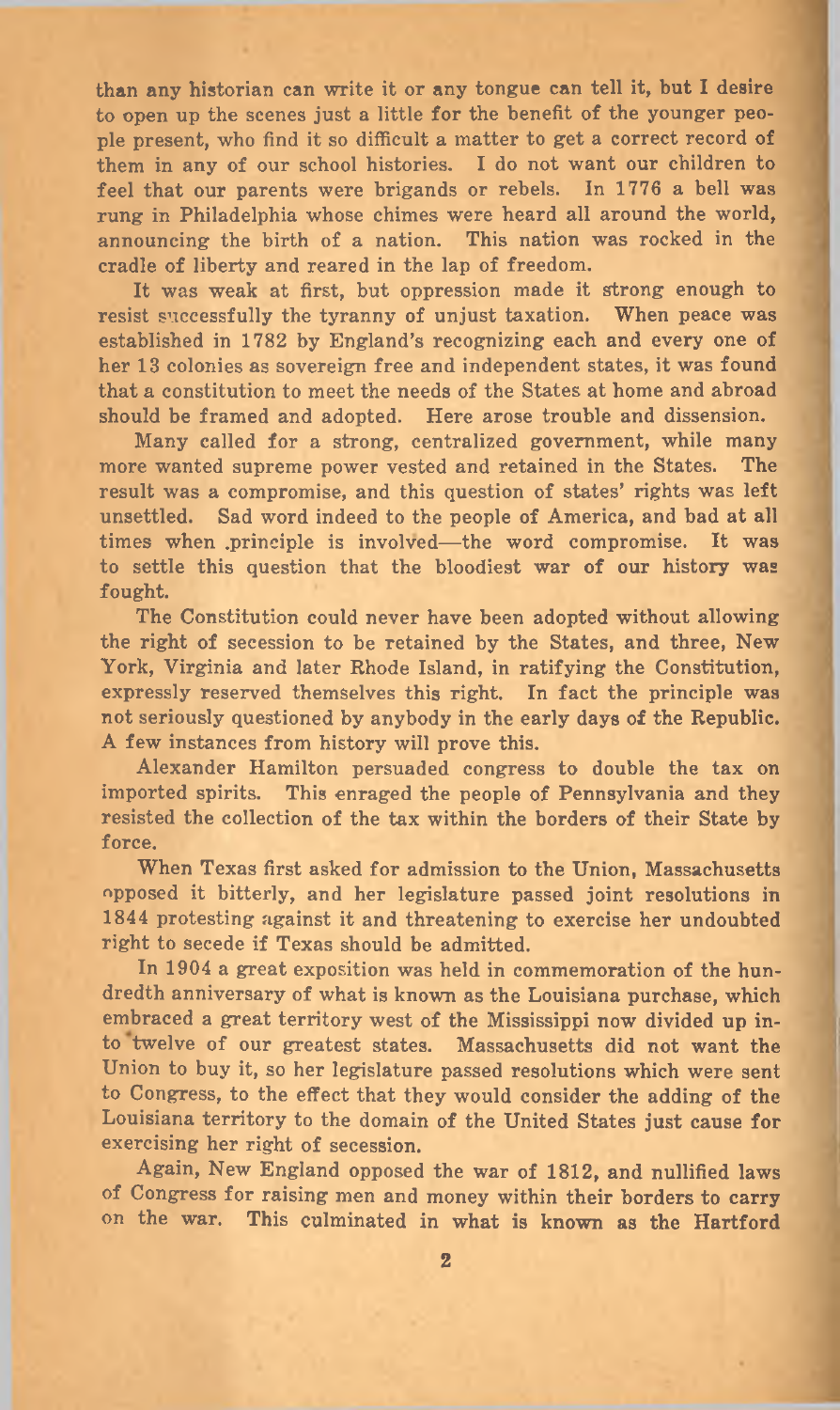Convention, composed of delegates from all the New England States. It has been reasonably well established that resolutions were passed by that convention to secede from the Union if the war were not stopped, and a day was set for final action, but the war ended before the time for secession arrived.

As early as 1790 anti-slavery national agitation was begun and in response to a petition from the Quakers of New England headed by Benjamin Franklin, to abolish slavery, congress declared that it had no authority to interfere in the emancipation of slaves, or the treatment of them within any State, it remaining with the several States alone to regulate this matter.

As time passed the agitation grew until 1838 when Congress was again called upon to express its opinion upon its authority to abolish slavery.

Mr. Calhoun offered a set of resolutions declaring that the States adopting the Constitution acted severally as free, independent and sovereign States; that they retained the exclusive and sole right over their own domestic institutions and police; that it was the solemn duty of the government as far as it could, to resist all attempts by one portion of the Union to use it as an instrument to attack, weaken, or destroy the domestic institutions of another portion; that domestic slavery was one of those institutions in the Southern and Western States, inherited from their ancestors and recognized by the Constitution as an important element in apportioning power among the States, and that no change of opinion or feeling, could justify attacks upon it which were certainly a breach of faith, and a violation of the most solemn obligation; that the abolishment of slavery in the District of Columbia would be a violation of faith with Virginia and Maryland, and would have a tendency to disturb and endanger the Union, and that for Congress to abolish slavery in a territory would also be a breach of faith with the people who were entitled to decide for themselves, whenever such territory should become a State.

These resolutions were adopted almost unanimously in the Senate. When Congress met again in December the attacks on slavery were renewed and similar resolutions were adopted by the House, which declared that under the Constitution, Congress had nothing to do with slavery in the States. Only six votes were recorded against this.

Later Congress passed what was known as the Fugitive Slave Law which would allow a slave owner to go into a free or non-slaveholding State, sieze and carry back a fugitive slave. The Dred Scott Decision of the Supreme Court of the United States which sustained the constitutionality of this law inflamed the people of New England. and they passed what were known as "personal liberty bills," which practically nullified this law. In other words, they held that the State was supreme.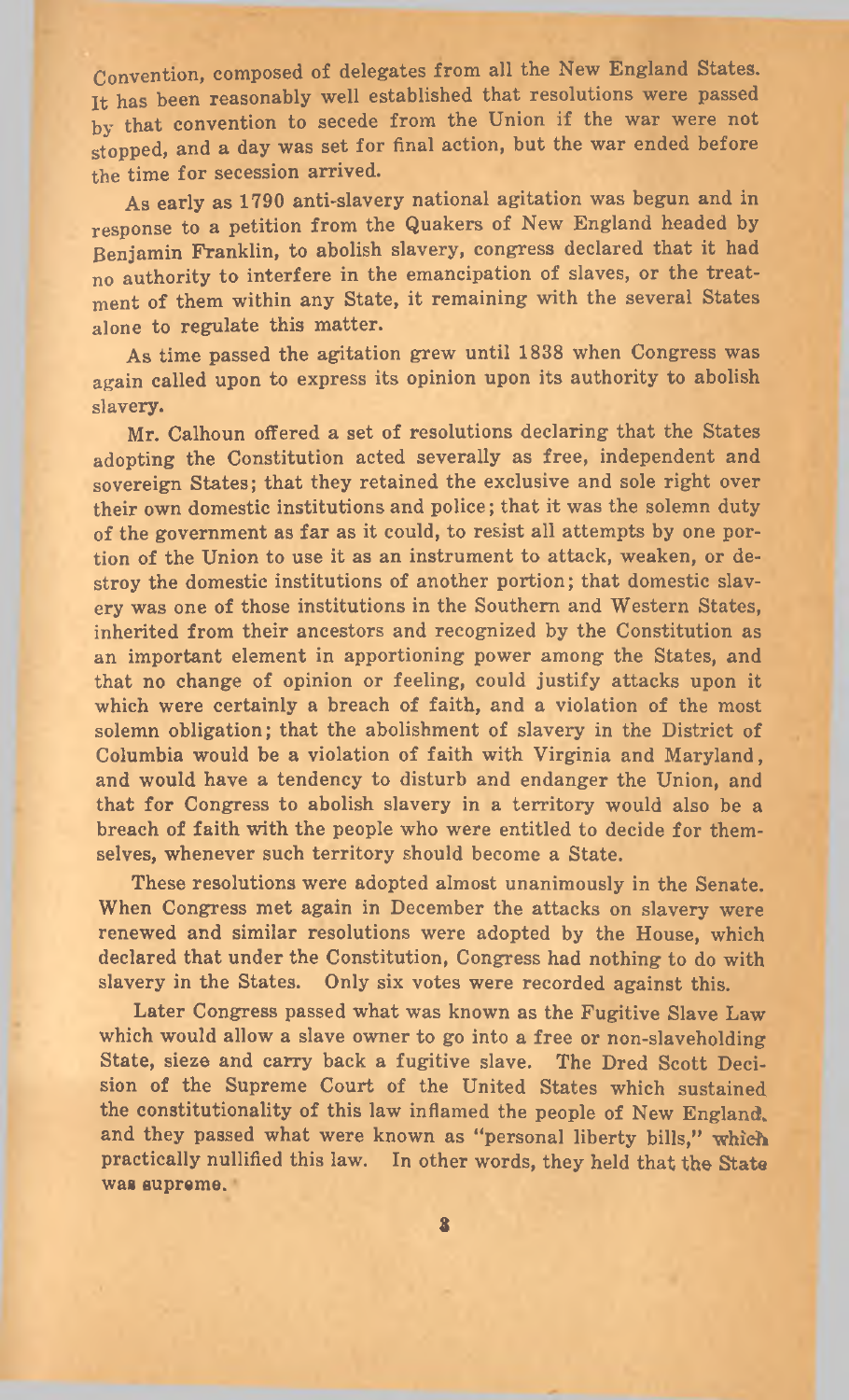As late as 1860 Jefferson Davis, senator from Mississippi, introduced into the Senate of the United States resolutions declaring that the Constitution had been adopted by the States as independent sovereignties; that it recognized slavery as an important element of power at the South; that each State had equal rights in the territories which the senate was bound to protect; that with which neither congress nor the legislature of a territory had any right to interfere; that the laws for restoring fugitive slaves to their owners should be faithfully obeyed. This was passed by a large majority.

In Lincoln's inaugural address, while he took strong ground against secession, he said with reference to slavery, "I have no purpose directly or indirectly to interfere with institutional slavery in the States where it exists. I believe I have no lawful right to do so, and I have no inclination to do so."

In 1863 in his Emancipation Proclamation he made the statement that he had no constitutional authority on a peace basis for freeing the slaves, but justified his action as a military necessity.

It is an established fact that Lincoln had it in his mind gradually to emancipate the slaves and pay for them as for any other property. This would have been following the example of England, who freed her slaves in 1838 by paying 100,000,000 dollars for them.

It has often been said that the South fought to retain slavery, that her people were slave traders and heartless slave drivers. Even now, strange as it may seem, Uncle Tom's Cabin is being shown in the movies in the north, depicting some of the worst evils of slavery and doing the Southern people, as a whole, gross injustice. The fact is, slavery was inherited by the entire nation, it was the rule throughout most of the world when the States were colonies.

At the beginning of the Revolution there were 600,000 slaves in the thirteen colonies and the slave trade was carried on chiefly by English traders.

Opposition to slavery developed in the South as early as 1761 when laws were passed by Virginia and South Carolina to prohibit the further importation of slaves into the colonies, but these laws were vetoed by the English king who wrote the Governor of Virginia to " assent to no law by which the importation of slaves should be in any respect prohibited or obstructed."

Jefferson, a Southern man, inserted a clause against slave trading in the Declaration of Independence, but upon the advice of John Adams of Massachusetts it was stricken out.

There was strong sentiment in the South for the abolition of slavery thirty years before the war. In the course of debate in the Virginia legislature one member said, " Tax our land, villify our country, carry the sword of extermination through our defenseless villages, but spare us, I implore you, spare us the curse of slavery, that bitterest drop from the chalice of the destroying angel."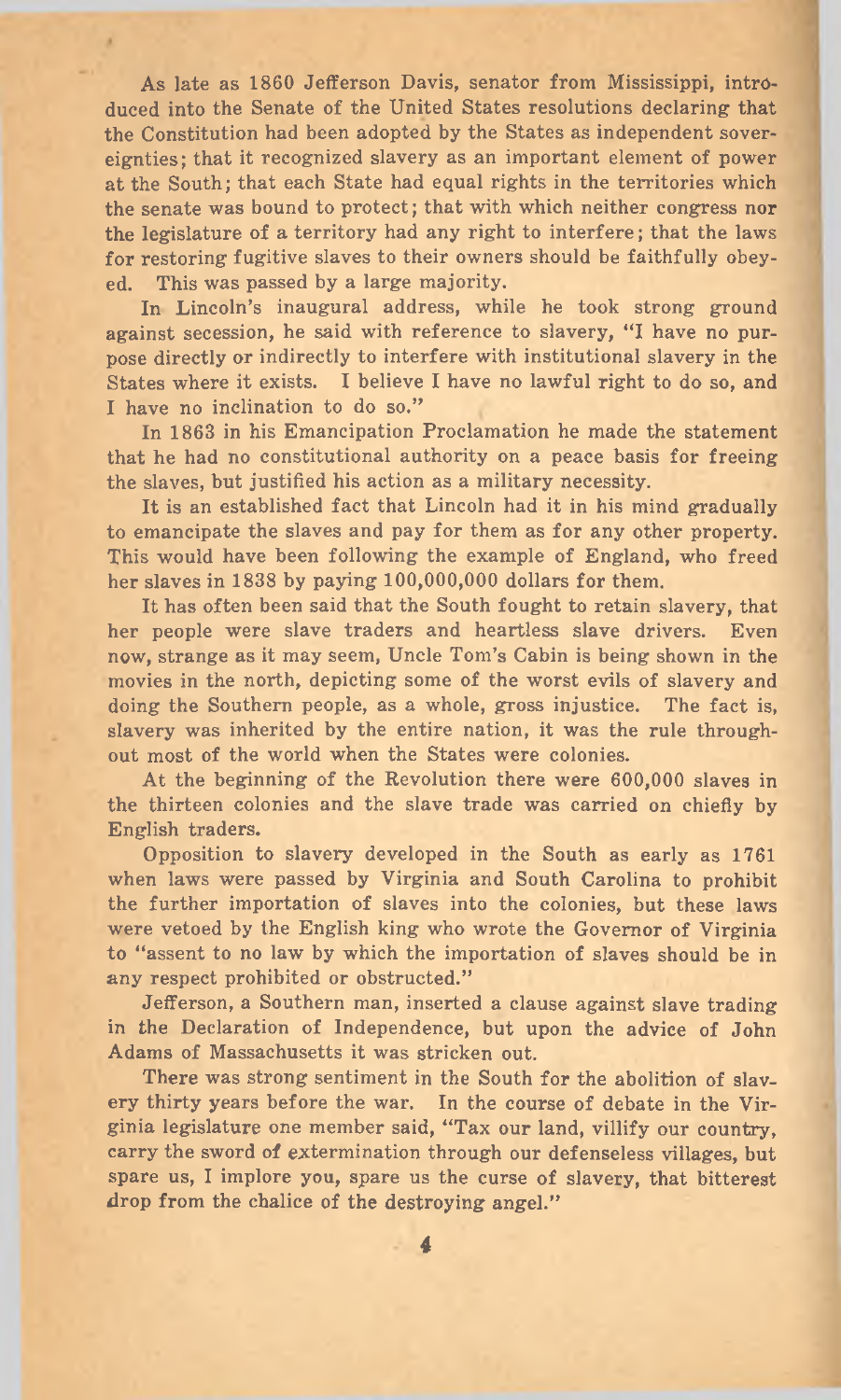In Alabama the movement was lead by James G. Birney, who in 1840 was candidate of the Liberty party for president of the United States. Because of the overwhelming popularity of Harrison and the Whig platform the other parties had to face a landslide. But in 1844 Birney again headed his party and in the election of 1848 the Free Soilers which we may regard as the outgrowth of Birney's Liberty Party, drew off so many votes from Lewis Cass, democrat, that Taylor carried New York State and was elected president. Sentiment against slavery was strong in the South even during the War. The number of slave owners was constantly decreasing as shown by the fact that in 1790 only  $35\%$  of the heads of families in the South owned slaves while in 1860, seventy years later, this percentage had been reduced to 32%. Many of the people were freeing their slaves voluntarily. Lee freed his before the war, but Grant freed his only at the close of the war.

The South fought for the principle of secession. Slavery was merely the occasion of the conflict which might have come at any time and which history almost convinces us was bound to come if the Union became permanent.. The history of all confederacies up to the time of the Civil War was that they had to settle the conflicting rights of the States and the Federal government by arms. Witness for example: the Pelopennesian League, the Delian League, the United Cantons of Switzerland, the United States of Mexico and the United States of Colombia.

When the South asserted its right to secede, a principle upon which the North had acted for generations, that was woven in the warp and woof of the Republic, a principle that was endorsed by nearly every State in the Union by its representatives in Congress, prior to 1860, this principle was now declared inoperative, by the very sections which had been most insistent upon their own rights to secede, and the South was classed as rebellious against the Union. Preparations were made to coerce her to remain in the Union.

A significant statement was made by Charles E. Stowe, son of Harriet Beecher Stowe, a few years ago when he made a talk to the negro students of Fiske University, a large college for negroes at Nashville, in which he said, "It is evident that there was rebellion, but the North were rebels, not the South. The South stood for States' rights and slavery both of which were distinctly entrenched within the Constitution."

The historian, Goldwin Smith, who has been a severe critic of the South, has said that you cannot accuse the Southern leaders of being rebels, for secession is not rebellion.

No brave and self-respecting people could submit to this. So the conflict of arms began. The South thought it was right then, it thinks so yet. "Thrice armed is he who hath his cause just."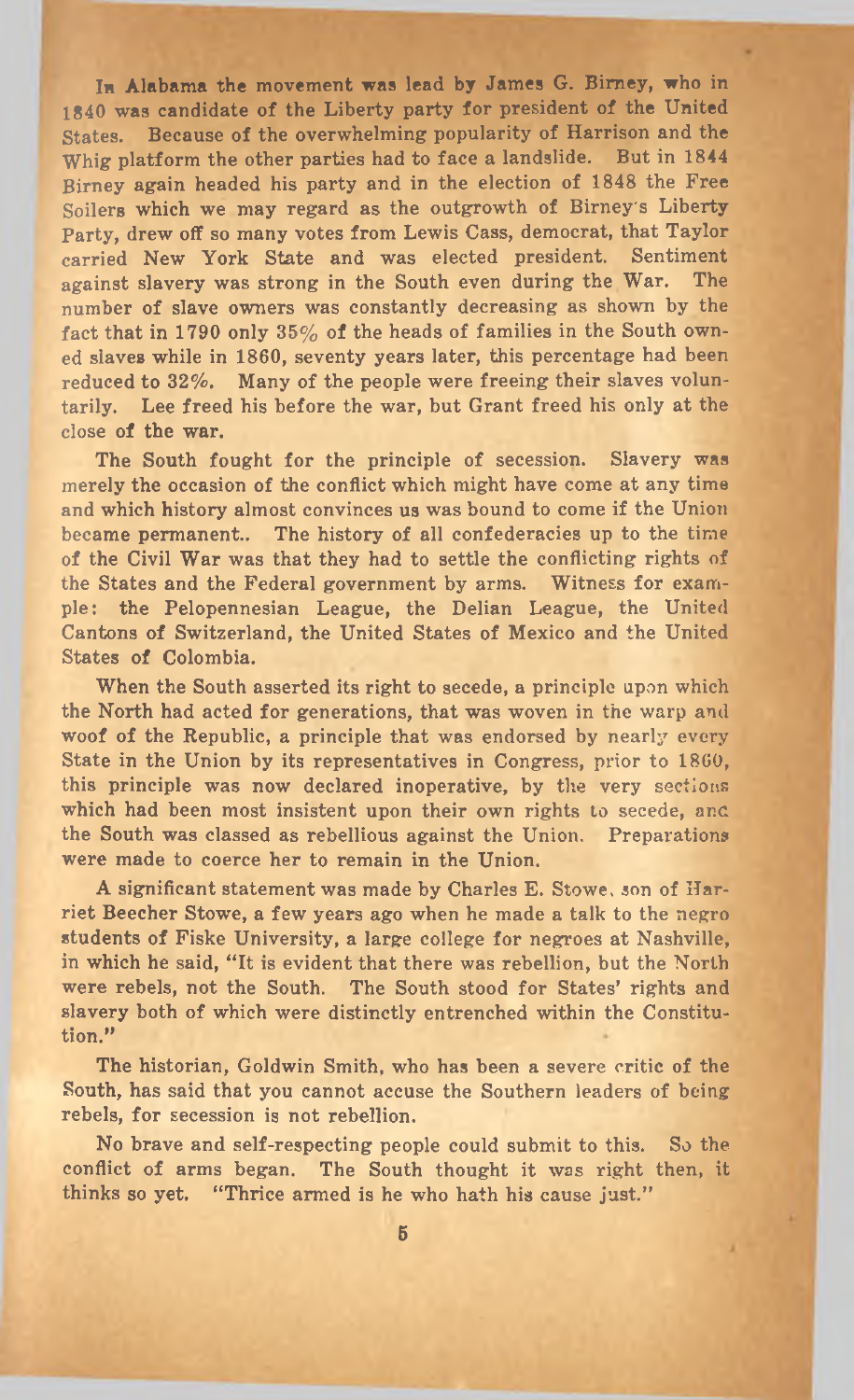Fewer than 1,000,000 southern men faced over 2,000,000 Union soldiers. How could our soldiers have fought against such fearful odds if they had not been convinced they were right and if they had not been fired with a patriotism that bade them die for God and home and native land?

But the question was settled, the decision of war was against the South. The great and bloody Civil War settled in part the compromise put in the Constitution regarding States' rights. It established the fact that no state may secede and the tendency ever since has been toward the further invasion of States' rights and the making of the Federal state supreme. Who of us today would have it otherwise unless it be New Jersey whose legislature has just passed an act legalizing the sale of light wines and beer containing not more than *5%* alcohol, which is practically a nullification of the eighteenth amendment and the Volstead act which declares that no liquor containing over one-half of one per cent alcohol shall be sold in the United States.

The advocates of a strong centralized government won, and while the South was right in her contention for her constitutional prerogatives, I believe that we all now agree that our present form of government is better than if the states were more loosely joined into a confederation, but where federal centralization will end is a great question today and is for the future only to determine.

Alabama, which sent 127,000 of her true sons to fight for the confederacy and 2,500 for the Union and left 32,000, over one-fourth of them up on the fields of battle from the Potomac to the Gulf, is as loyal to the Union as any of the 48 great states composing it. Only true Americanism is found in the South. There is no foreign element. There are no I. W. W's. and no Bolshevists. The Spanish-American War showed the South's loyalty and patriotism. There were more volunteers from the South in proportion to population than from any northern state. Then can we not with all bitterness forget, all the hard feelings occasioned by the great conflict softened by time and charity, with malice toward none, but love for all, can we not gather on this and every other Memorial day and hold up to the Sons and Daughters of the Southland and to the Nation, the devotion to duty and principle, the chivalry, the knighthood, the humanity in war, the manhood in peace, the forbearance in victory, the self-sacrifice, the patriotism, the nobility, the courage, of our patriots of '60 and '65? Indeed, are not these heroes of the South true Americans, and as such should not their valor be recounted and appreciated by every true American whether he wore the blue or whether he wore the gray?

If we go to London, one of the statues that attracts our attention is that of Oliver Cromwell, the regicide, which was placed there by the loving contributions of all adherents of liberty in England whether they sympathized with the principles for which he stood, or with the other side. He is remembered as an Englishman, and as such the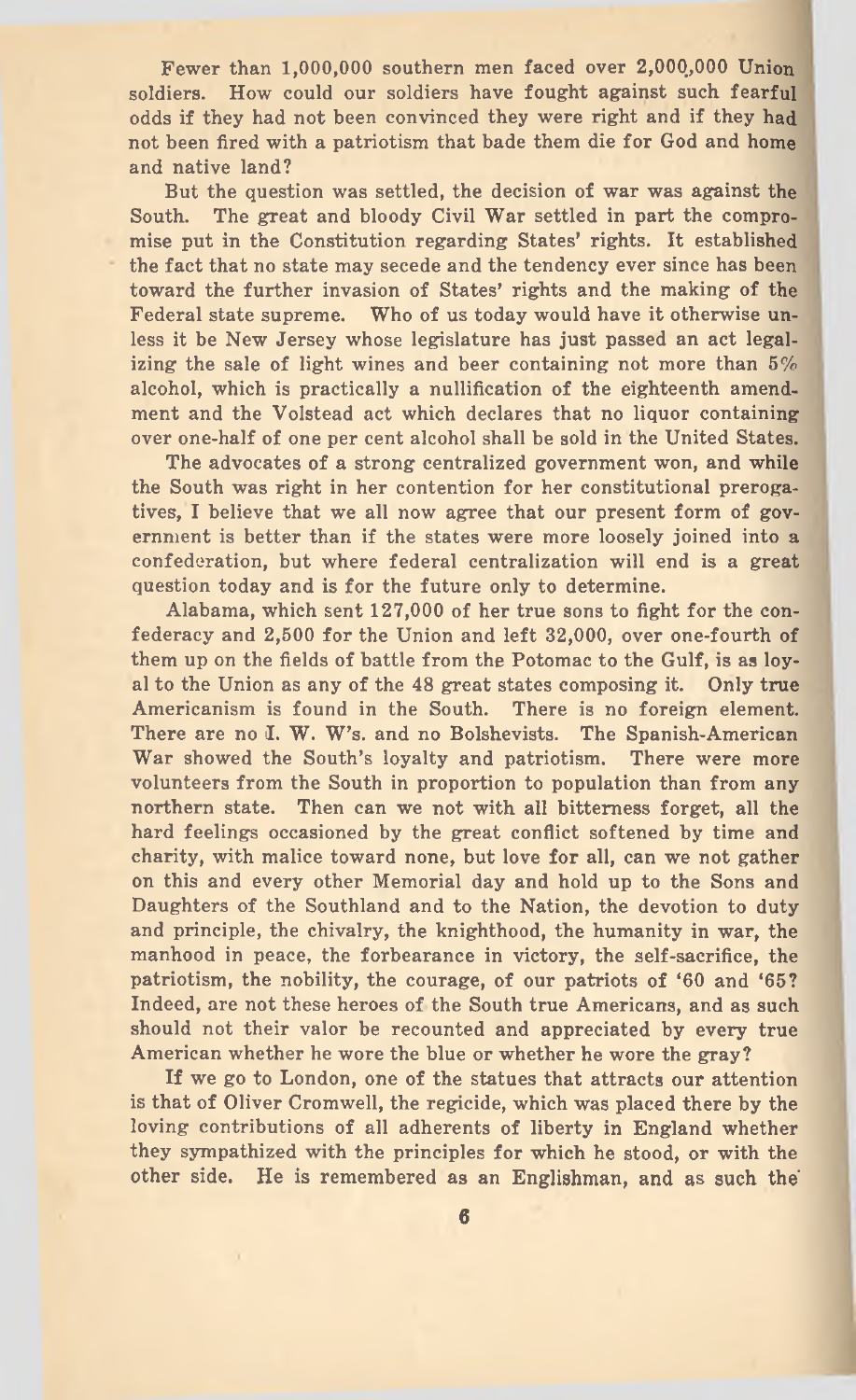loyal sons of England honor and revere his virtues. When decoration day arrives in England the graves of all Englishmen who died in honor, whether they followed the fortunes of the white rose or the fortunes of the red rose, whether they fought with Cromwell or against him, are remembered with love and are praised as an exemplification of English character.

In France, Napoleon Bonaparte and his followers are national heroes, as also are those who opposed this wonderful man.

Cannot we of the South with fifty-five years between us and the deadly conflict that wrung the hearts of the people North and South, recount the tales of glory and the deeds of valor on both sides, and place upon the graves of all Americans within our territory whether they fought under the stars and stripes, or whether they fought under the stars and bars, beautiful flowers which know not sides in a conflict, as mute tokens of the esteem and affection which a united people feel for the brave soldiers who did their duty conscientiously on either side?

Shall we not all feel pride in Grant, Lee, Lincoln, Davis and Jackson? Do we not desire that the stuff that these men were made of should be found in the men of our country everywhere. But, while this is true, shall we of the South not sing our praises and love for the gallant leaders of the Confederacy? To find Lincoln and Grant eulogized and we gladly join and approve, we have only to open any history of the United States, but where are those that show Lee and Davis in their true light? Indeed, for the very reason that these things are not found in our school histories does it devolve upon us to repeat them. They will not be forgot while patriotism glows within our bosoms. So long as they are not written in our school histories they will be repeated with tender emotion as the ages roll by ; but we look forward confidently to the time when all the fair and square people of this country, and they constitute the large majority, shall want the facts of history to their children uncolored by resentment and unwarped by partisanship.

Womans' devotion and woman's constancy never weaken.. While there is one Daughter of the Confederacy left these bright memories and hallowed recollections will never be allowed to grow dim. All praise to the U. D. C. whose faith and devotion will ultimately cause the South to be done full justice by the world and her motives understood. We do not wish to evade nor camouflage the issue at all. Truth is what we seek— not just the truth about the Confederacy, but the whole truth, and we will not stop until the tale is told straight. I have seen fiery circulars written by poor, deluded people which charged that the U. D. C. is the most dangerous organization in the United States and that it should be suppressed. This was before this organization had the opportunity to make its loyalty and patriotism so well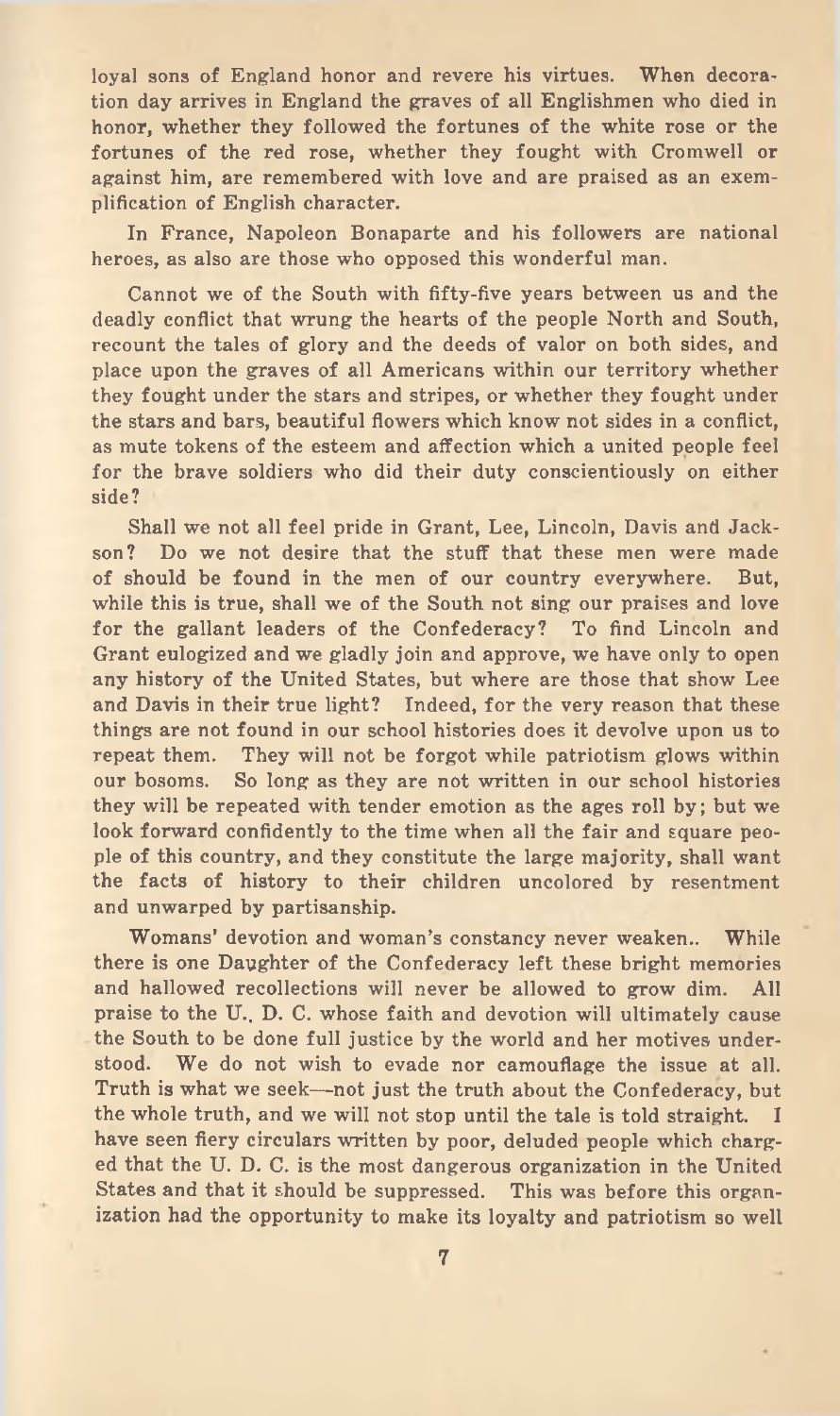known to all sections by its splendid service during the World War.

Another reason we of the South may be pardoned for holding our people in dearest remembrance is that they lost. The victor has the satisfaction that comes from the fame of bing a conqueror. " When the Union armies returned—fiushed with victory they read their glory and their fame in the admiring gaze of a nation's eyes." We love our people and our cause just as well though all was lost. Indeed, everything was lost but honor. Thanks be to God, and the Confederate soldiers, the stars and bars was never furled in shame. In all the fierce struggle for supremacy in arms the gray jacket of the confederate soldier remained the badge of honor, chivalry and peerless knighthood. In this is found the greatest pride and consolation. The deeds of the Confederate soldier render him immortal. In the words of another. "The South today from Richmond to the Rio Grande is studded with the graves of soldiers. They fell on fields of battle fighting for the convictions of the soil from which they came. We love them, we honor them. We call them heroes, and love, honor, and praise them justly. They did gallant deeds. They reflected the luster of Southern heroism through all ages and into every land. They illustrated the courage and chivalry of the South in bloody drops that have empurpled every field from Austin to Appomattox. They fought like lions; they endured like martyrs, and bore the tattered flag of the sovereign States through gloom and joy, through sunshine and through storm, with an heroic faith, a matchless patience, a splendid patriotism, that will live as long as the fame of Jackson and the name of Lee."

We have tears for those who fell at Mannassas, praise for those who charged with Pickett and Pettigrew up Cemetery Ridge, honor for those who lay in the trenches of Vicksburg, love for those who stood midst fire and shell on the fields of Gettysburg, Chickamauga, Shiloh and Antietam.

Our devotion extends not only to those who fell but to those who survived. For every man who died, there were 1,000 who stood ready to die.

While those who died gave their lives, those who survived gave us an example of patience, determination, forebearance, and true manhood through the dark days of reconstruction, that but added lustre to the bright name that the wearers of the gray had won on the field of battle.

How this was changed and order brought out of chaos, let our present prosperous condition testify. The soldier in war became a statesman in peace. "He stepped from the trenches of the battlefield to the furrows of the cornfield; the horse that had charged federal bayonets now marched before the plow; the fields that had run red with blood in April were green with the harvest in August."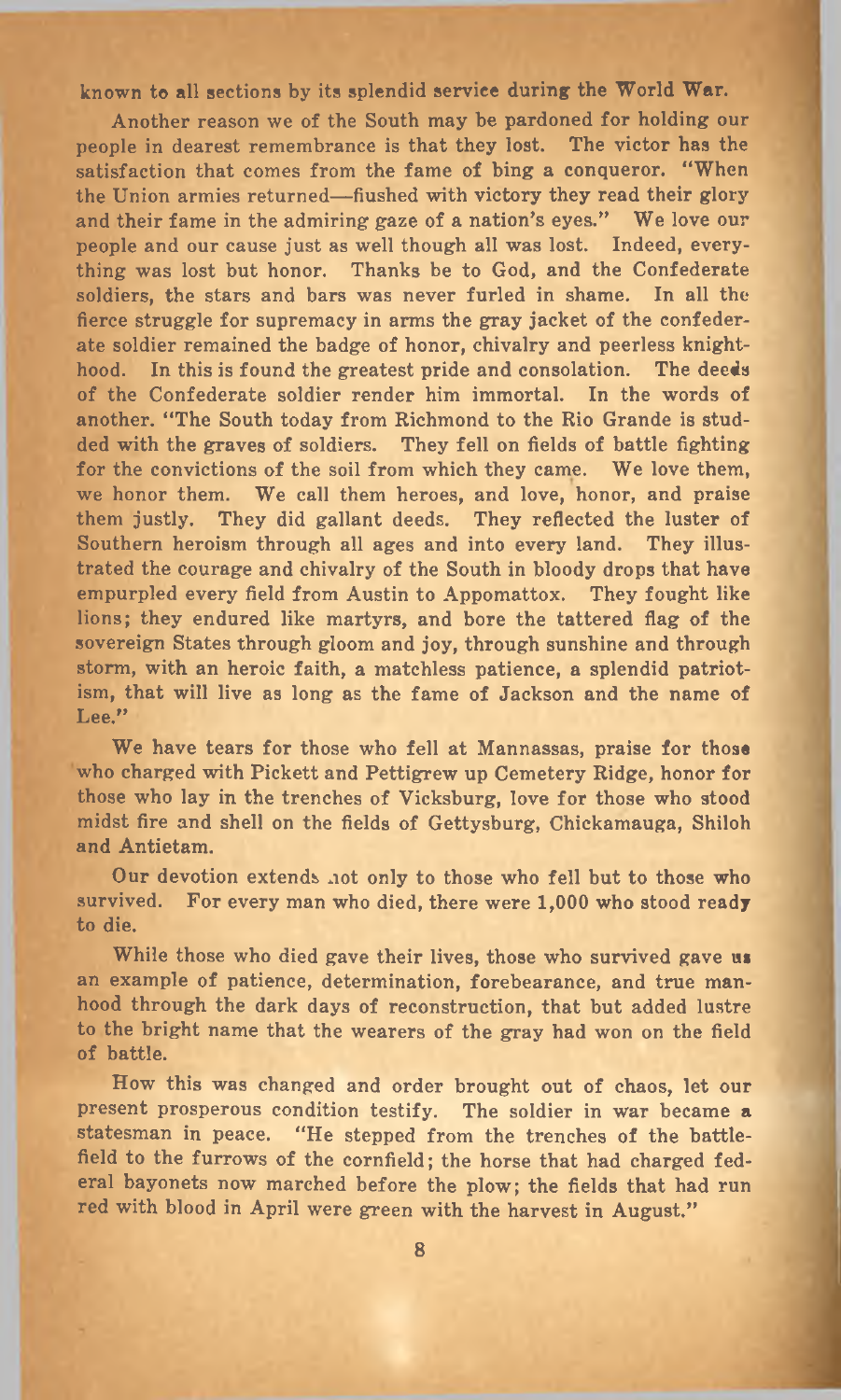" Circles we praise that excell not in largeness but the exactly framed, so life we praise that does excell not in much living but in acting well."

Judged by this standard, the confederate soldier can never die. He is living today. He will live forever. His influence will last through out all the ages. Our lives are made up of ideals. To create them in our children we teach the legend of King Arthur and the Knights of the Round Table. Even if the contentions of the South were wrong her soldiers would deserve a place in our history, along with the fiction which is studied for the purpose of creating ideals of chivalry and heroism.

An imperishable ideal has been created by the wearers of both the gray and the blue that will influence the world for good as long as time lasts. The spirit of the boys of 1860 animated the boys of 1917 -18. Our breasts swelled with pride at the achievements and valor of the old Fourth Alabama or the 167 U. S. Regiment, but our pride in their achievements was but little more than that in the achievements of any other American regiment as they all were our boys fighting for the glorious cause of humanity.

No account of the struggles of the war would be complete without a consideration of the part played by the women. Woman, at all times, the purest and dearest part of creation, displayed her superb qualities of mind and heart that must ever challenge the respect and esteem of an admiring world.

While the brave men were spilling their blood on the field of battle our women were working and praying.

While their sex prevented them from shouldering the musket and marching to the tune of Dixie, they were as truly soldiers of the cause as if they had been in the ranks. Woman's deathless devotion, selfsacrifice, undying faith, unselfishness, constancy and singleness of purpose is one of the greatest levers of the world today.

In 1860 and in 1917 many a mother kissed her son farewell never expecting to see him again, many a wife with calm face but weeping heart bade her husband a long adieu, encouraging him to lay his life upon the altar of his country's liberty.

The brighest jewel of the all is the example our mothers, wives and daughters left us during the war between the states and the World War, examples as noble and worthy as those of the husbands, sons, and fathers who died with their faces to the enemy, or of those who returned and guided the South through the dark days of reconstruction.

While they have few monuments of marble erected to commemorate and perpetuate their love and loyalty, they have builded everlasting monuments in the hearts of a grateful and adoring people.

But the dawn of a brighter day has come, as the day of mutual tolerance, confidence and regard. The two sides in the Civil conflict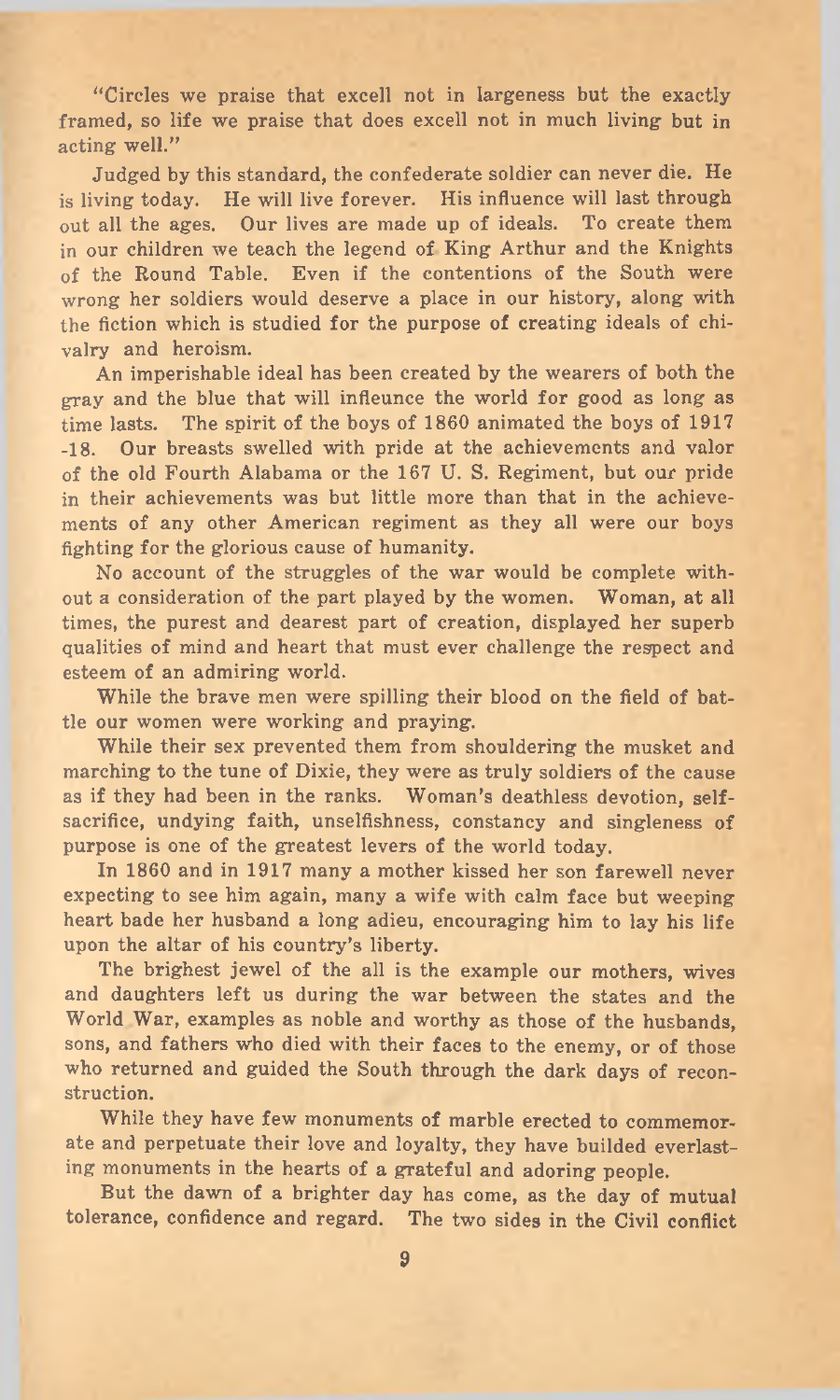stood shoulder to shoulder in fighting the common foe of humanity. Our dear boys from the North and the South, the East and West, the Blue and Gray, the Rainbow and others lie side by side on the field of honor. The uniform of the American soldier is the shibboleth to the heart of every true American.

Our country is cemented into a grand fraternity by the ties of commerce and industry; by the ties of education, friendship and brotherly love; by the ties of blood and race; by the ties of a common destiny which means that we must stand without division to educate, civilize and Christianize the world.

Wherever the Star Spangled Banner floats in the breeze, all nations know well that the people over whom it waves are assured of liberty, freedom and the best government the world offers to mankind.

We have risen from the ashes of the past. All bitterness is forgot. Our struggles served merely to develop the strength within us. We will not fight them over again. Our country is now a great throbbing, thrilling, virile mass of humanity reaching onward and upward, industrially and educationally toward the height of human endeavor and the summit of human achievement.

The day will come and may it be soon, when one memorial day will be observed in the United States of America and on that day will be sung the just praises of all American soliders regardless of when, where or on which side they fought just so they acquitted themselves with honor.

We were loyal to our ideals in 1860 and we are loyal to them yet. But when the issue was settled we accepted it in good faith and ever since that time we have been ready to defend Old Glory with all our strength, to the last Confederate soldier and to the last son and daughter of the last Confederate soldier.

#### COUNTIES REPRESENTED SESSION 1921-22

Bibb, 1; Blount, 6.

Calhoun, 79; Chambers, 1; Cherokee, 7; Chilton, 3; Choctaw, 1; Clay, 9; Cleburne, 11; Coosa, 9;

Dale 2; DeKalb 17.

Etowah 6; Florida 1; Franklin1.

Georgia 3.

Houston 2.

Jackson 5; Jefferson 4.

Lamar 1.

Marengo 1; Marshall 18; Monroe 1.

Pennsylvania 1; Pickins 1; Randolph 3.

St. Clair 3; Shelby 3; Talladega 5; Tallapoosa 9; Tuscaloosa 2.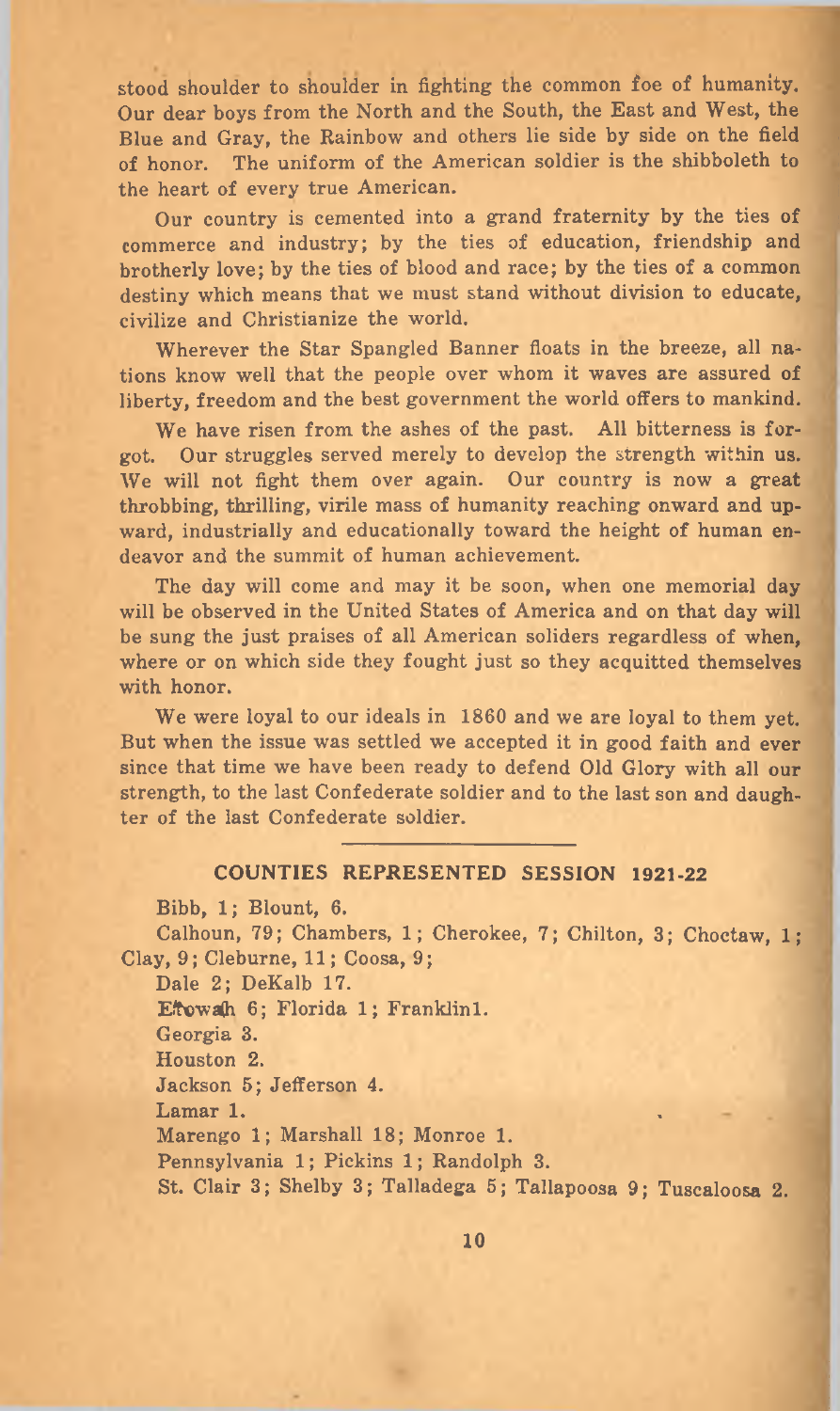#### THE OPENING OF SCHOOL.

At the opening of school this session the business and professional men of the town closed their doors and attended in a body and an inspiring opening was had with splendid talks by the pastors of the town and many friends.

A full corps of teachers was present and an enrollment about ten per cent larger than last session.

#### NEW BUILDING.

One of the greatest improvements on the campus is the new training school building and combined auditorium and gymnasium. This building will be completed by December 10th, and is an ornament to this section of the State. The auditorium will seat one thousand people and is supplied with folding chairs which are removed when it is used as a gymnasium. It is expected that a swiming pool will be built in connection with it before another summer. There are seventeen rooms in the building composed of class rooms and offices. This building will reflect credit upon the state architect, Mr. Roberts, and upon the consulting architect from Peabody, Dr. Dresslar.

#### TO HIGH SCHOOL GRADUATES.

You will need to renew your second class certificate as soon as your school closes if you expect to teach under it any more, and the suggestion is herewith made to you that probably you can secure a term of work in the normal school by commencement and another term during the summer school, so that you will not be far removed from the professional class B. Write to the President to find out how you stand and just what you can do. The professional training which you have secured is a good start but every high school graduate should continue his course and follow that up.

#### NEW TEACHERS.

The following new teachers became members of the faculty at the begining of the session.

Miss Gertrude Porter, who has an A. M. degree, who has done graduate work at Chicago, and who is a teacher of experience, takes the place of English vacated by Miss Jean Taylor.

Miss Dorothy McMurry, daughter of Dr. Charles McMurry of Peabody College, occupies the position of history. She has had some experience and is a graduate of Peabody College.

Miss Nell Crain has the position of physical training for women She is also a graduate of Peabody College and has had experience in teaching and in conducting camps for girls.

Mr. Lance J. Hendrix is teacher of French and Latin and is as-